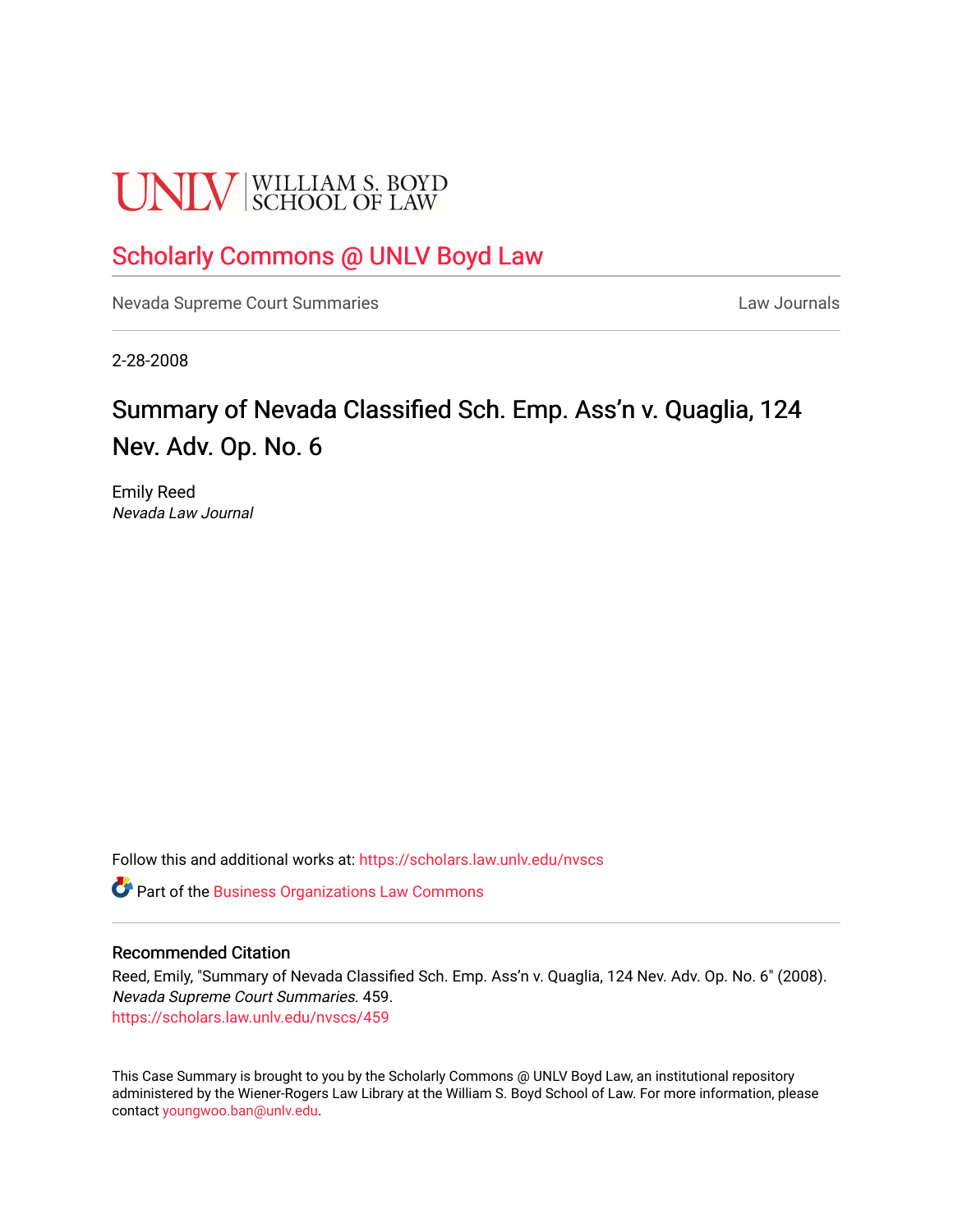#### **Nevada Classified Sch. Emp. Ass'n v. Quaglia, 124 Nev. Adv. Op. No. 6**

### **(Feb. 28, 2008)[1](#page-1-0)**

#### **CORPORATE LAW - BYLAWS**

#### **Summary:**

Appellant is Nevada Classified School Employees Association (NCSEA). NCSEA is a non profit corporation with multiple chapters whose members are Nevada public school district employees. NCSEA is governed by its articles of incorporation and bylaws. The articles of incorporation require each member have equal voting power. "[T]he bylaws state that 'each Chapter shall be entitled to one (1) Delegate for every fifty (50) members or part thereof, with a maximum of seven (7) Delegates."<sup>[2](#page-1-1)</sup>

In 2003, at the annual delegate conference, the NCSEA passed an amendment to article III, section 3 of the bylaws. Prior to the amendment, section three had a provision for dissociation which allowed chapters to disaffiliate by giving the NCSEA notice. The amendment changed section three to require a two-thirds majority of the entire chapter membership in order to disaffiliate.

At the conference, respondent Washoe County, Chapter 2 of the NCSEA, had 923 members, and was represented by seven delegates (the maximum number of delegates allowed under the bylaws). Chapter 2 had one delegate for every 132 members; the other chapters had one delegate for every 23 members. This resulted in Chapter 2 having unequal voting power as required by the articles of incorporation.

Chapter 2 was the only chapter that voted against the amendment to section three. Chapter 2 cast all seven of its votes against the amendment. The amendment passed thirty to seven. Twenty-eight votes were from other chapters, and two were from members of the state board who were given the right to vote.

In 2004, Chapter 2 notified NCSEA that it was disaffiliating. NCSEA tried to prevent the disaffiliation and moved for injunctive relief. NCSEA argued that Chapter 2 had not met the requirements of amended section three. Chapter 2 counterclaimed arguing that it was not bound by the amendment because the amendment was not valid under the articles of incorporation.

The district court concluded that "'[a]n in-depth analysis would probably support a conclusion that [section [3](#page-1-2)] is void for violating NCSEA's Articles of Incorporation.<sup>7,53</sup> The district court denied NCSEA's complaint for injunctive relief and granted Chapter 2's counterclaim and approved disaffiliation. NCSEA appealed.

 $\overline{a}$ 

<span id="page-1-0"></span><sup>&</sup>lt;sup>1</sup> By Emily Reed

<sup>&</sup>lt;sup>2</sup> Nevada Classified Sch. Emp. Ass'n v. Quaglia, 124 Nev. Adv. Op. No. 6, 3 (Feb. 28, 2008).

<span id="page-1-2"></span><span id="page-1-1"></span><sup>3</sup> *Id.* at 4.